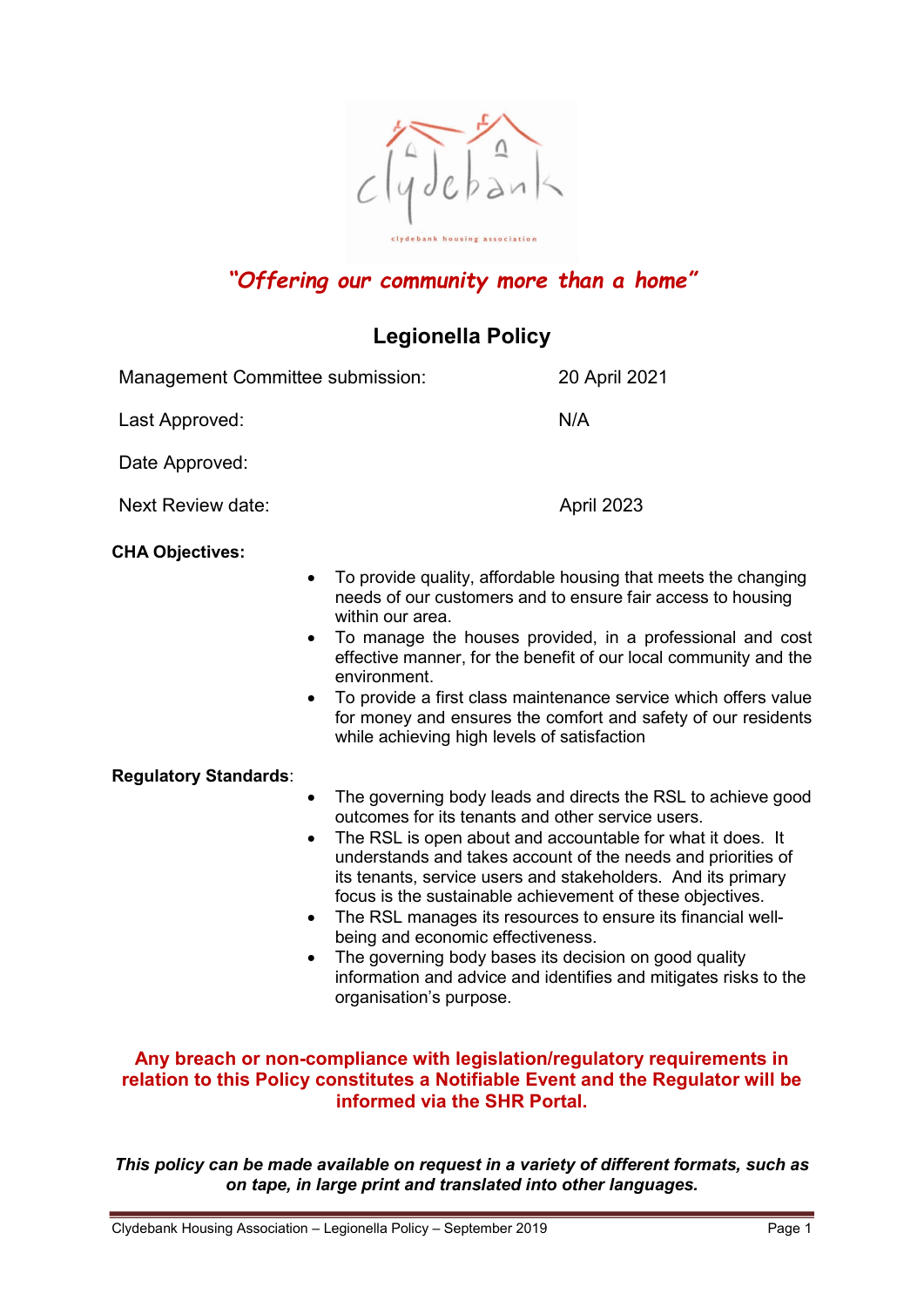## 1.0 Introduction

Clydebank Housing Association (CHA) has a statutory duty to comply with legislation and regulations in relation to the effective management of water systems to ensure the health and safety of tenants, staff and the general public by minimising the risk posed by legionella in both domestic and commercial properties.

CHA has procedures in place to carry out the required testing and analysis regimes at cold water storage tanks. Some premises require more frequent testing than others and we have programmes in place at the following premises:

#### Multi-storey flats

| <b>Monthly</b> | temperature testing of main tanks, calorifiers and top and |
|----------------|------------------------------------------------------------|
|                | bottom flats                                               |
|                |                                                            |

- Quarterly treatment of main tanks in roof space
- Bi-annual testing of water in main tanks and sampling for analysis
- Annually all of the tests above. Inspection of thermostatic mixer valves.

#### Alexander St, Kilbowie Rd, Whitecrook St, Dumbarton Rd & Forth St

Annual – testing, treatment, sampling and analysis of common tanks

#### CHA office, Centre81 and Social Economy Centre

Monthly – temperature testing and disinfection of showers Annual - testing, treatment, sampling and analysis of common tanks

Void properties – as required

#### 2.0 Background Information

Legionnaires' disease is a potentially fatal form of pneumonia which can affect anybody, but which principally affects those who are susceptible because of age, illness or have a pre-existing lung condition. Contracting legionella can be fatal or cause serious illness.

The disease is normally contracted by inhaling deep into the lungs the legionella bacteria, either by tiny droplets of water in the form of aerosols, or in droplet nuclei which are particles left after water containing the Legionella bacteria has evaporated. Not everyone who is exposed will develop systems of the disease.

The incubation period is between 2-10 days.

#### 3.0 Legal and Regulatory Requirements

There is no legislation specific to legionella, but the following do place specific duties on CHA with regards to the control of legionella:

The Health and Safety at Work Act 1974 - As a landlord, CHA has a duty under the Health and Safety at Work Act 1974 to ensure the health and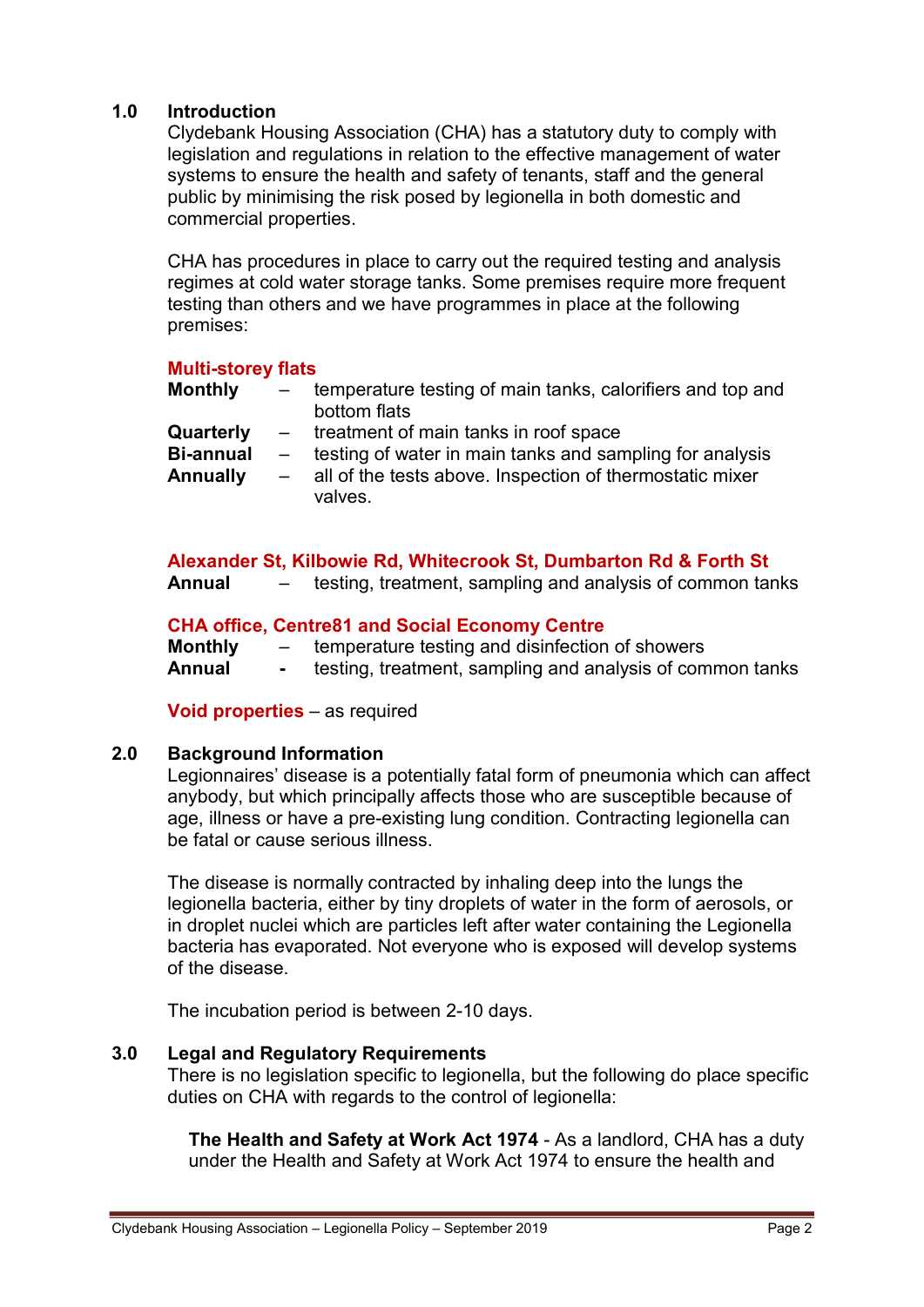safety of tenants by keeping properties safe and free from health hazards, including legionella.

The Control of Substances Hazardous to Health Regulations 2002 (COSHH) - Legionella pnuemophilia is classed as a biological agent by the Health and Safety Executive (HSE) and is listed as a Class 2 hazard under the COSSH Regulations 2002. Under these Regulations LHA has a statutory duty to:

- Identify and assess sources of risk
- If appropriate, prepare a written scheme for preventing or controlling the risk
- Implement, manage and monitor precautions
- Keep records of precautions
- Appoint a competent person with sufficient authority and knowledge of the installation to help take the measures needed to comply with the law.

HSE Approved Code of Practice (ACOP) 'The Control of Legionella bacteria in water systems'. The HSE ACOP is not an Act or Regulations but does have legal status. If there were to be an outbreak of legionella at an Association property, it would be essential for the Association to show that it had followed the relevant provisions of the ACOP, or that it had complied with the law in some other way. The ACOP is intended to offer practical advice on how to comply with the law – the guidance is not compulsory but it does illustrate good practice and HSE inspectors seeking to secure compliance with the law may use this guidance as a point of reference.

#### 4.0 Risk assessments

We will arrange for a suitable and sufficient risk assessment programme to be carried out (and regularly reviewed) to identify and assess the risk of exposure to legionella bacteria from all water systems across our property portfolio.

We will use a competent external company with qualified legionella risk assessors to carry out the risk assessment programme. The assessors and CHA will determine an appropriate programme of risk assessing, which may involve the use of 'representative' assessments followed by an ongoing programme or rotation across different addresses.

All recommendations and remedial action will be recorded in a log book/spreadsheet or portal. The recommendations should also highlight the management control actions that may be carried out in-house and those which would require an external contractor.

The risk assessment will be reviewed at regular intervals (at least every two years) or when it is believed that the original risk assessment is no longer valid (e.g. following a change in the building or water supply, or following an incident).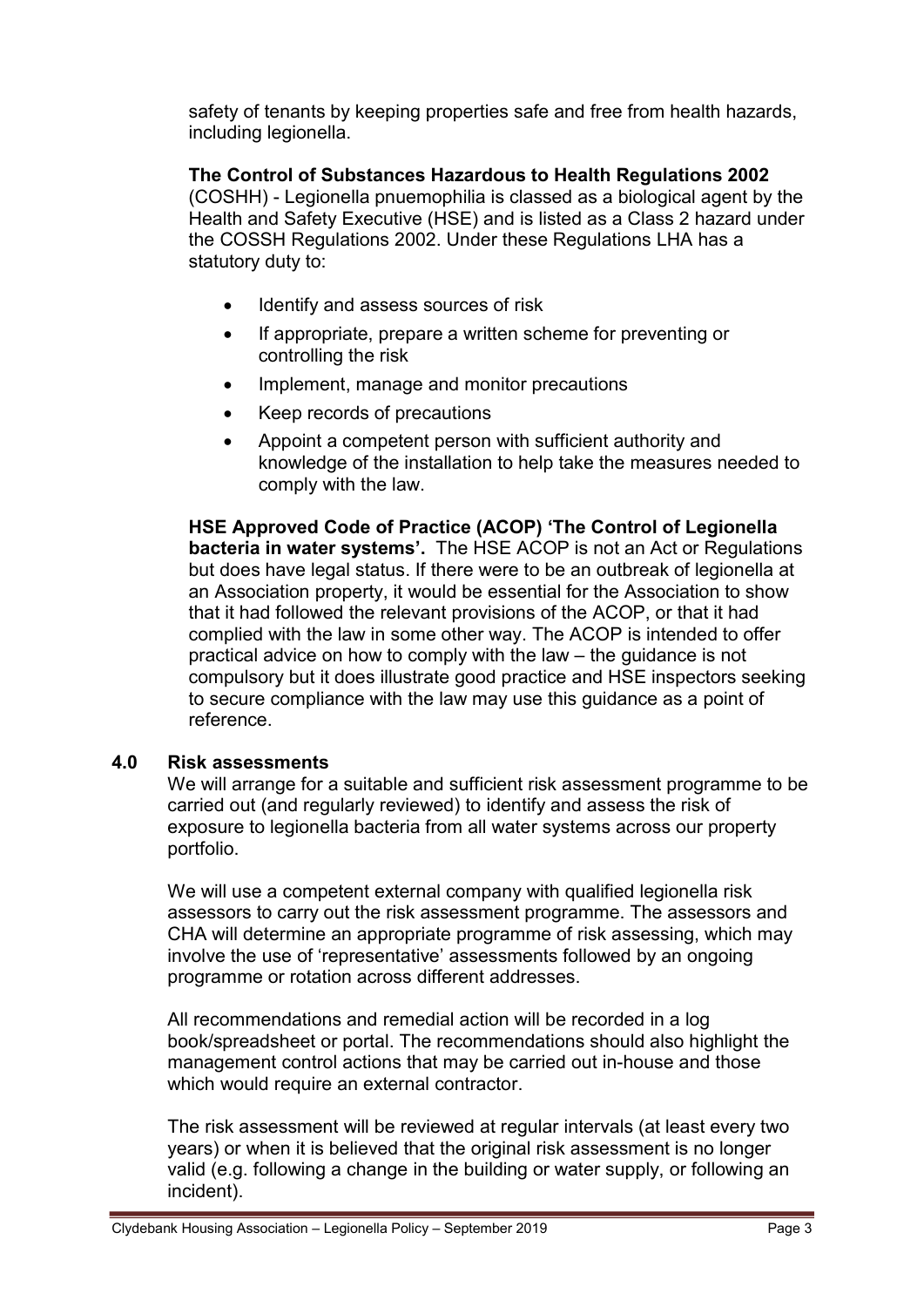# 5.0 Controlling the risks

For each risk category, a written scheme of control will be prepared to ensure the on-going safe control of the water systems. A Water Systems Asset Register (..\..\.\Maintenance Folder\Health & Safety\Landlord\Water Systems and Legionella\Water Systems Asset Register.xlsx) will be maintained of all CHA properties indicating the risk categories of each property as follows:

- 5.1 Low risk properties where properties have been identified as low risk, the on-going control measures will include:
	- Avoidance of debris entering water systems systems with stored cold water to be checked to ensure tanks have tight fitting lids
	- Control parameters for the system to be checked, for instance temperature settings for hot water tanks
	- Redundant pipework identified and removed
	- Advice provided to new tenants on maintaining safe water systems
	- Advice provided to existing tenants via the CHA website and periodically in tenant newsletter

For low risk properties, the in-house risk assessment will be reviewed every 2 years or where there is a significant change to the property (for instance the installation of a new heating system).

5.2 Medium and high risk properties – a specialist water quality consultant will be appointed to carry out detailed, site specific risk assessments for all medium and high risk properties and to prepare site specific written schemes of control.

The site specific written schemes of control will include:

- Details of the water systems including up to date plans or schematics
- Details of who is responsible for managing the property and carrying out the maintenance work
- Details of the safe and correct operation of the relevant systems
- Details of what control methods and precautionary measures are to be taken, and by whom

Details of the frequency and type of checks that re required, and who will undertake these.

The written scheme will be incorporated into a site log book which is to be available in the property and is to be kept up to date at all times. All persons with any duty under the written scheme, including staff and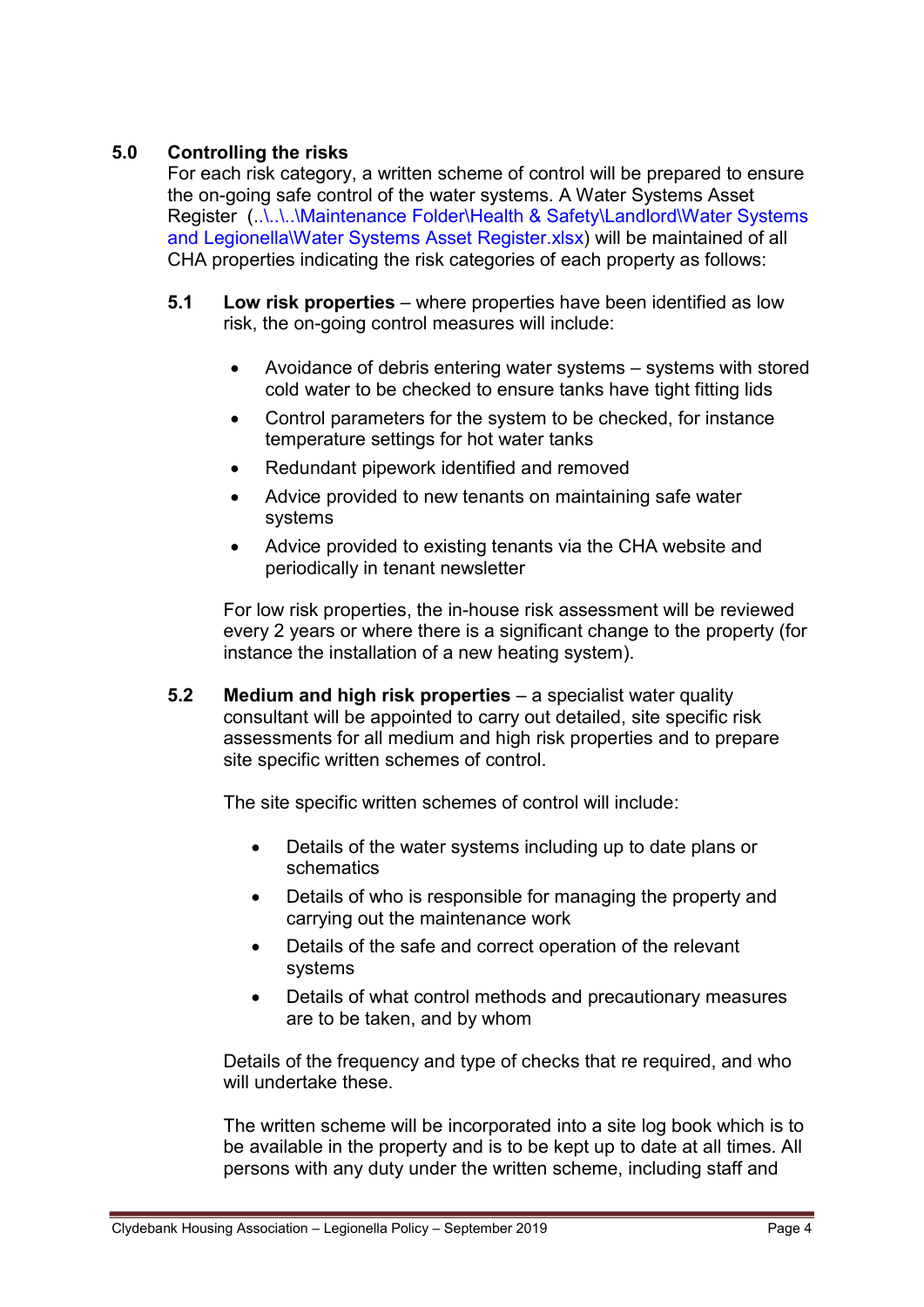contractors, are to be advised of the presence and location of the log book.

For medium and high risk properties, risk assessments will be reviewed annually or where there is a significant change to the property.

5.3 Void properties – legionella bacteria will begin to multiply if left undisturbed in stagnant water for too long. In void properties the Association will:

## Short term voids (less than three weeks)

- Ensure water outlets (taps, wc, whb, shower etc.) are run weekly
- Remove the shower head and disinfect or replace with new prior to the tenant moving in.
- Flush the system through completely immediately prior to the new tenants moving in if the property has been void for longer than 2 weeks.

## Long terms voids (more than three weeks)

- Where a property will be void for longer than three weeks, it will usually be more cost-effective to drain down the water system. Immediately before letting, a specialist contractor agreed with Housing Services will charge up the system, calculate the system capacity, chlorinate/disinfect accordingly and carry out a PH test to ensure levels are safe. This must be carried out in line with BS EN 806.
- $\bullet$  If the decision is taken not to drain the system down, then a weekly flushing regime must be strictly followed.

#### For all voids

- During void works, if dead legs are identified in the plumbing system they will be removed
- Cold water storage tanks will be checked to ensure lids are securely fitted. Missing or damaged lids will be replaced.
- System controls will be checked to ensure they meet safe limits.

Details of all testing carried out in void properties will be recorded in the Water Systems Asset Register.

The frequency of testing is outlined in Appendix 1.

#### 6.0 Water Fittings and System Requirements

- CHA will ensure that all water fittings comply with relevant legislation and have the CE mark, British Standard Kite mark or appropriate equivalent. Specialist advice will be obtained in the selection of all water systems fixtures and fittings.
- CHA will ensure that all water fittings are suitable for the purpose intended.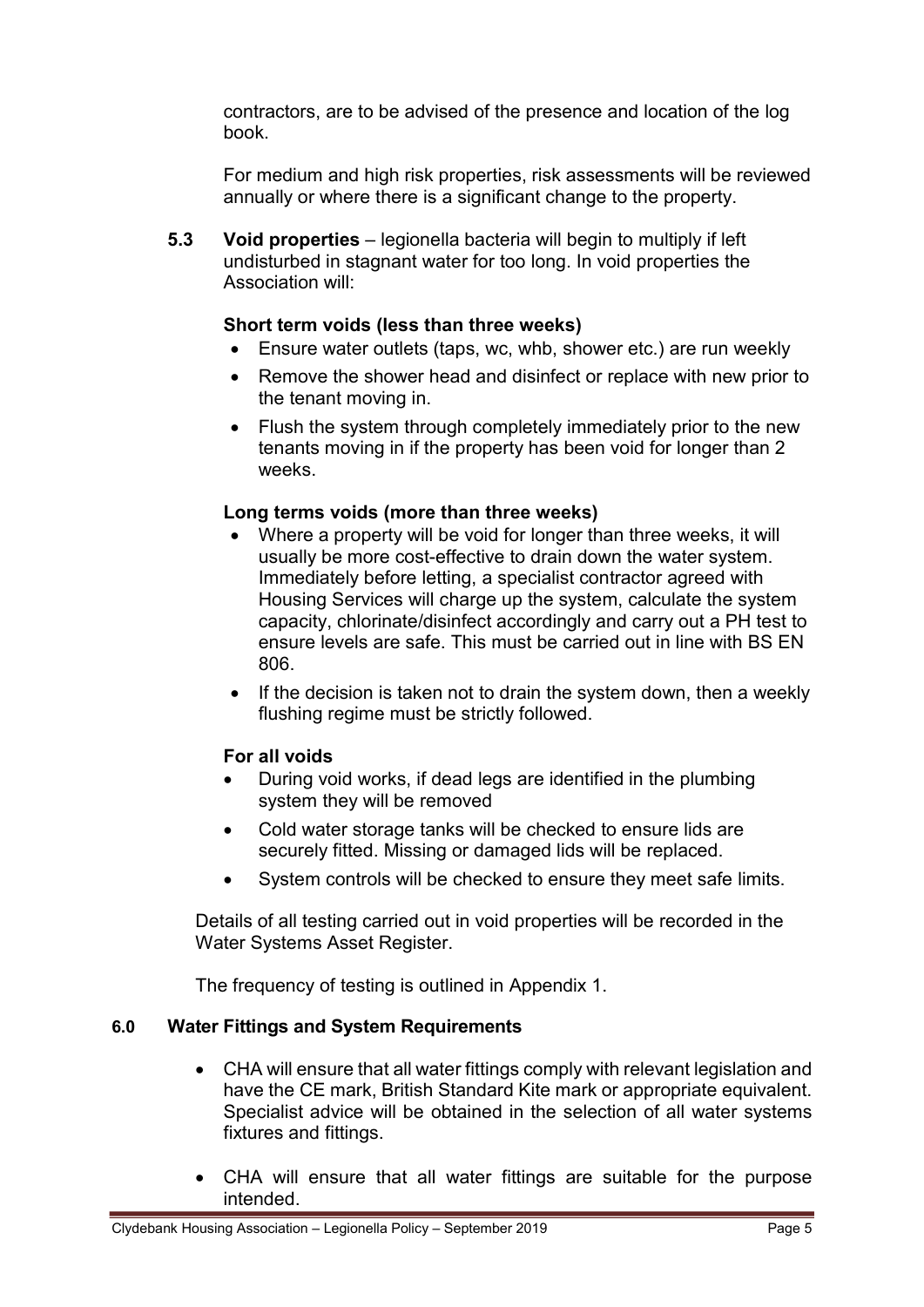- $\bullet$  Hot water shall be stored in tanks at a temperature of at least 60 $\degree$ C.
- Water pipes shall be as short and direct as possible and pipes and tanks will be effectively insulated. Tanks will be protected against contamination and materials used which do not encourage Legionella growth.
- $\bullet$  Hot water shall reach taps at temperatures greater than 50 $\degree$ C within 1 minute of running.
- Cold water shall be stored at a temperature of less than 20°C. Cold water shall reach taps at temperatures less than 20°C within 2 minutes of running.
- All little used outlets shall be routinely flushed through.
- Where water is used or stored for consumption in any devices, e.g. water coolers, tea urns, drinks machines etc., an effective system of regular cleaning and disinfecting shall be introduced, in accordance with manufacturer's instructions.

## 7.0 Notification requirements

If it is suspected or confirmed that a tenant, employee or visitor has contracted Legionnaires' disease, CHA will report the incident to the Health & Safety Executive under the Reporting of Injuries, Diseases and Dangerous Occurrences Regulations (RIDDOR).

# 8.0 Contractors

CHA will appoint competent external contractors to carry out legionella preventative monitoring and water hygiene services. As a minimum requirement, contractors are required to be a registered member of the Legionella Control Association (LCA) or the Water Management Society (WMS). Contracted works may include legionella sampling, tank inspections, water sampling (for all bacteria) and other associated services.

# 9.0 Quality Control

To ensure water hygiene services are conducted in line with regulations and best practice we will carry out an independent audit of 20% of all orders raised during each year. These audits will be split by 10% of works in progress and 10% of post work checks.

#### 10.0 Legionella awareness for tenants

For risk levels to remain low in properties it is essential that tenants are aware of the need to have a regular turnover of water from outlets such as taps and shower heads. Risk levels will increase in properties that are left empty for long periods.

New tenants will be provided with a legionella awareness / water hygiene leaflet (F:\Communications\Leaflets - Maintenance\07.16 water hygiene final.pdf) in their tenancy pack. The leaflet will be made available to existing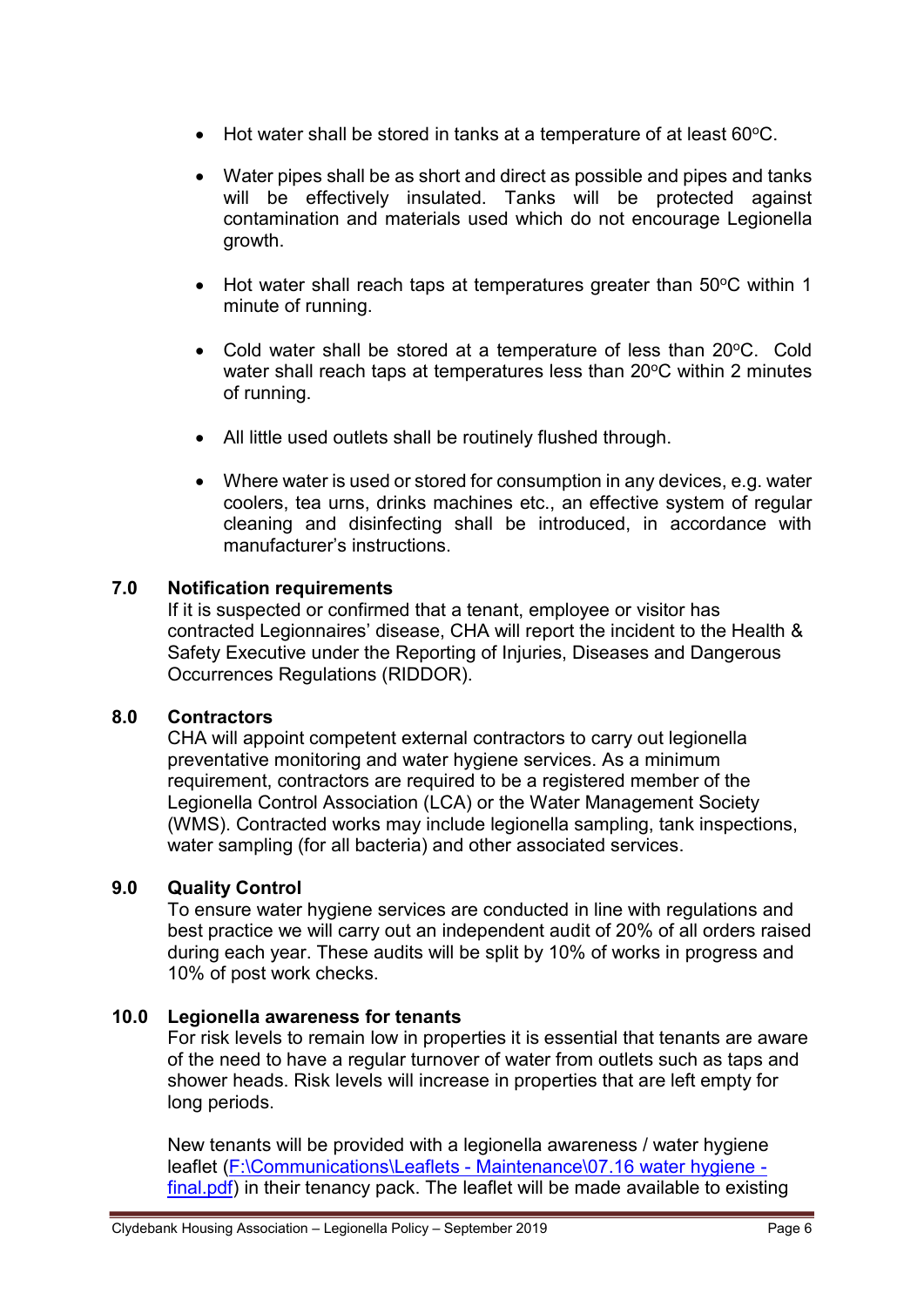tenants through the Association's website and legionella advice will also be communicated through other forums such as the tenant newsletter.

# 11.0 Duty to manage, staff responsibilities and training

The following organisational chart outlines Committee and staff responsibilities for managing legionella showing the duty holder and the duty holders with delegated operational responsibility (DwDOR):



All staff involved in legionella management should attend a certified Legionella L8 Awareness Course to allow them to undertake their duties effectively.

# 12.0 Monitoring and record keeping

The Housing Services Manager will report on legionella management to the Management Committee on a monthly basis through the Health & Safety Report and will also provide an annual report on the risk assessment programme.

A Water Systems Asset Register will be maintained and will record dates of testing, certificates received, risk assessments and renewal dates as well as details of any escalation actions, programme of works, categorisation of risk for each property and correspondence, if any, with tenants. The register is located at ..\..\..\Maintenance Folder\Health & Safety\Legionella\Water Systems Asset Register.xlsx

All records relating the legionella management will be stored in CHA's computerised database and filed by order of scheme, block, unit – ..\..\..\Maintenance Folder\Landlord Compliance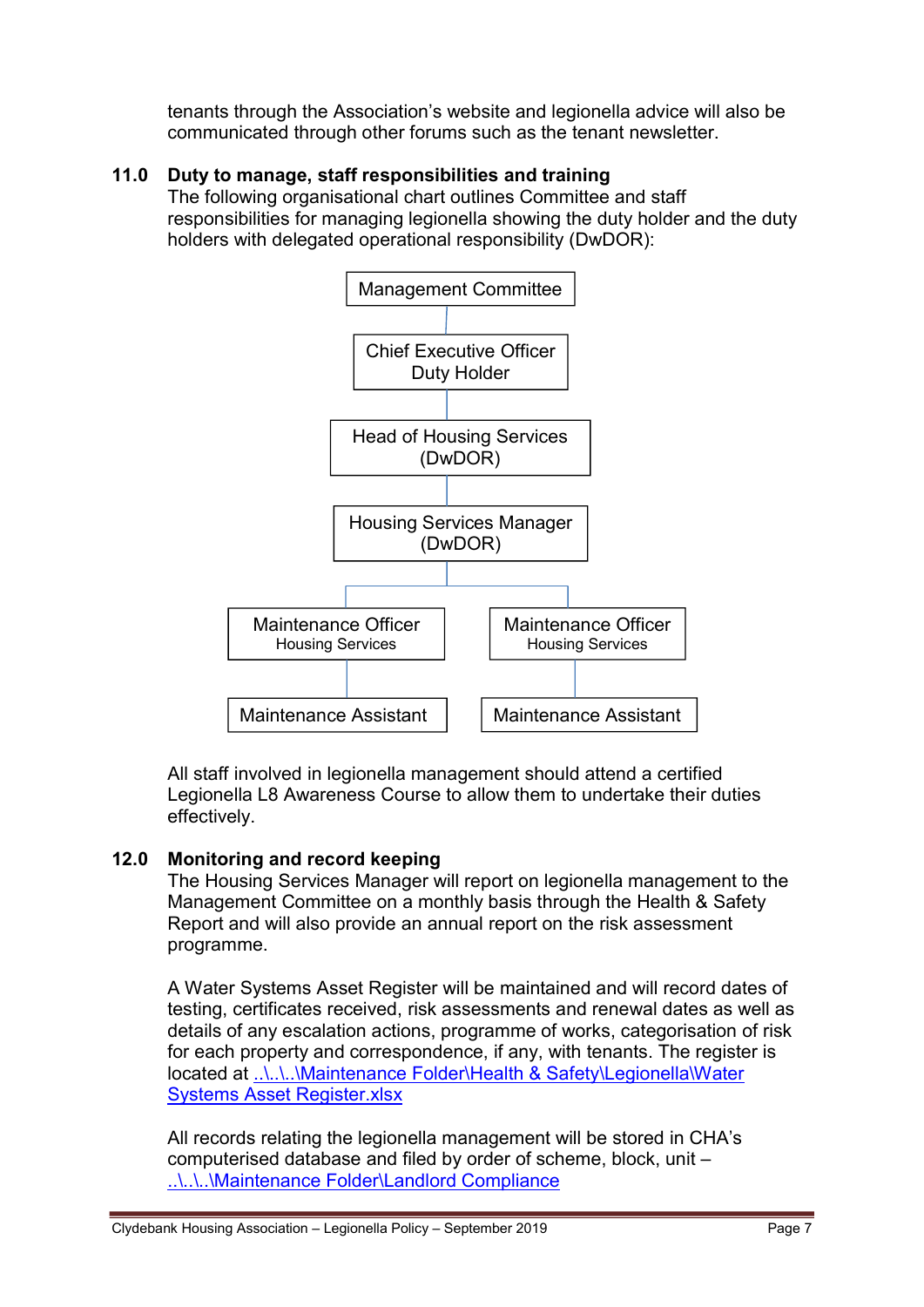# Appendix 1

# Hot and Cold Water Services

| <b>Service</b>      | <b>Task</b>                                                                                                                                             | <b>Frequency</b>               |
|---------------------|---------------------------------------------------------------------------------------------------------------------------------------------------------|--------------------------------|
| <b>Hot water</b>    | The water temperature from 'Sentinel Taps'                                                                                                              | Monthly                        |
| services            | should be at least 50°C within a minute of                                                                                                              |                                |
|                     | running the water<br>The input water temperature to TMVs should be                                                                                      | Monthly                        |
|                     | at least 50°C within a minute of running the                                                                                                            |                                |
|                     | water                                                                                                                                                   |                                |
|                     | The outgoing water temperature from the                                                                                                                 | Monthly                        |
|                     | calorifier should be at least 60°C, and the return<br>to the calorifier at least 50°C                                                                   |                                |
|                     | Drain the calorifier checking for debris, inspect,                                                                                                      | Annually                       |
|                     | and clean as necessary                                                                                                                                  |                                |
|                     | The water temperature from a representative<br>number of taps on a rotational basis, should be<br>at least 50°C within a minute of running the<br>water | Annually                       |
| <b>Cold water</b>   | The water temperature from 'Sentinel Taps'                                                                                                              | Monthly                        |
| services            | should be at below 20°C within two minutes of                                                                                                           |                                |
|                     | running the water                                                                                                                                       |                                |
|                     | Check incoming water temperature (at least                                                                                                              | Six-monthly                    |
|                     | once in the winter and once in the summer) The                                                                                                          |                                |
|                     | water temperature should preferably be below<br>20°C. The most convenient place to measure                                                              |                                |
|                     | is usually at the ball valve outlet to the cold                                                                                                         |                                |
|                     | water storage tank.                                                                                                                                     |                                |
|                     | The water temperature from a representative                                                                                                             | Annually                       |
|                     | number of taps on a rotational basis, should be                                                                                                         |                                |
|                     | below 20°C within two minutes of running the                                                                                                            |                                |
|                     | water<br>Visually inspect cold water storage tanks.                                                                                                     | Annually                       |
|                     | Carry out remedial works as necessary.                                                                                                                  |                                |
| <b>Shower</b>       | Dismantle, clean and descale shower heads   Quarterly, or                                                                                               |                                |
| heads               | and hoses                                                                                                                                               | more frequently,               |
|                     |                                                                                                                                                         | as indicated by                |
|                     |                                                                                                                                                         | the risk<br>assessment         |
| Little-used         | Flush through and purge to drain, or purge to                                                                                                           | Weekly                         |
| outlets             | drain immediately before use, without release                                                                                                           |                                |
|                     | of aerosols                                                                                                                                             |                                |
| <b>Thermostatic</b> | Inspect, clean, and maintain. Undertake fail-                                                                                                           | As indicated by                |
| <b>Mixing</b>       | safe checks                                                                                                                                             | risk assessment                |
| <b>Valves</b>       |                                                                                                                                                         | or according to                |
| (TMVs)              |                                                                                                                                                         | manufacturer's<br>instructions |
|                     |                                                                                                                                                         |                                |